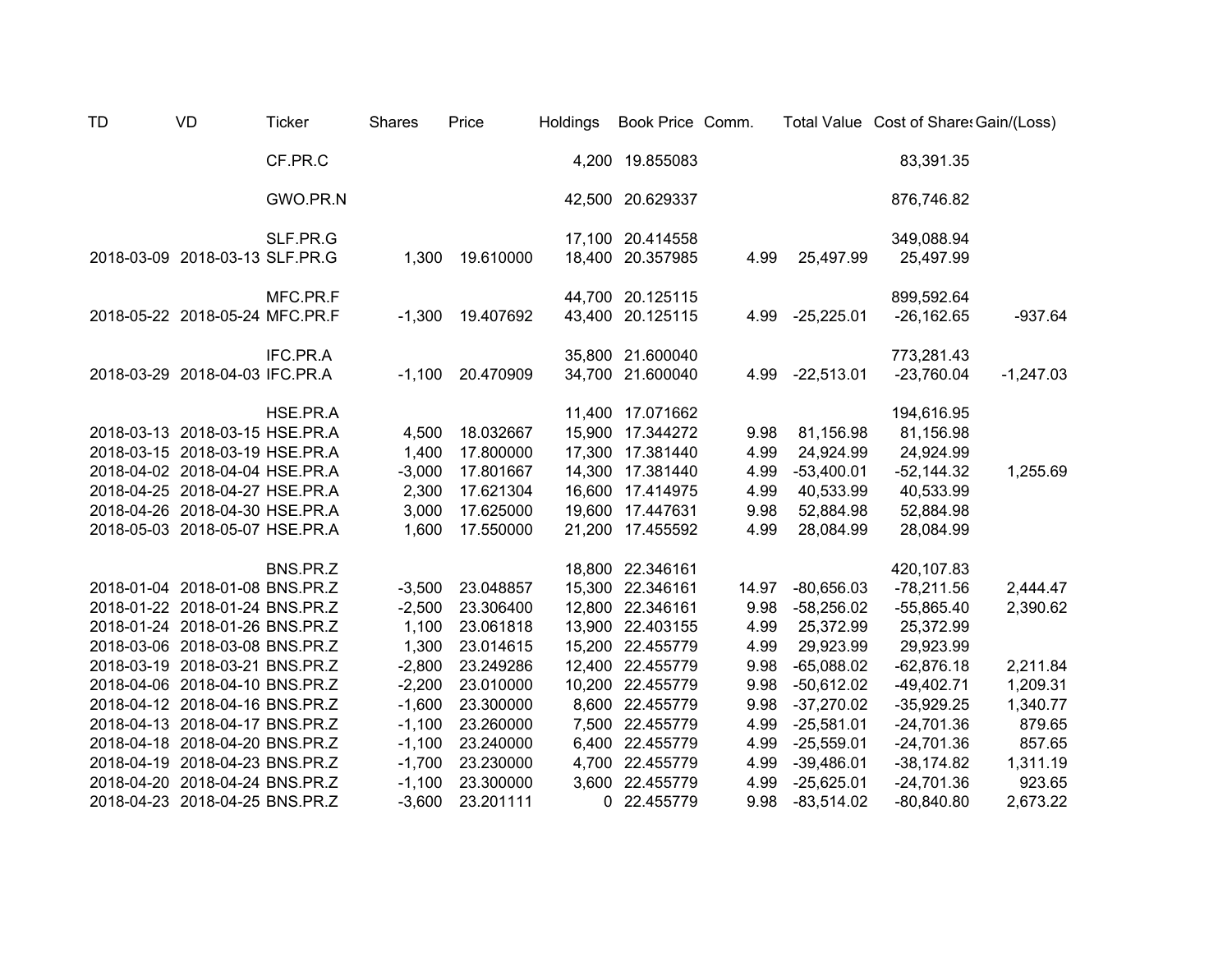| CU.PR.G                        |           |                  |        | 21,400 21.344467 |       |                     | 456,771.59    |           |
|--------------------------------|-----------|------------------|--------|------------------|-------|---------------------|---------------|-----------|
| INE.PR.A                       |           |                  |        | 7,800 15.663122  |       |                     | 122, 172. 35  |           |
| 2018-03-29 2018-04-03 INE.PR.A | -200      | 18.440000        |        | 7,600 15.663122  | 4.99  | $-3,683.01$         | $-3,132.62$   | 550.39    |
| CU.PR.C                        |           |                  |        | 16,300 21.235481 |       |                     | 346,138.34    |           |
| 2018-05-29 2018-05-31 CU.PR.C  |           | -2,400 22.262917 |        | 13,900 21.235481 | 9.98  | $-53,421.02$        | $-50,965.15$  | 2,455.87  |
| SLF.PR.J                       |           |                  |        | 38,700 14.333469 |       |                     | 554,705.25    |           |
| 2018-01-22 2018-01-24 SLF.PR.J | $-1,000$  | 20.000000        |        | 37,700 14.333469 | 4.99  | $-19,995.01$        | $-14,333.47$  | 5,661.54  |
| 2018-01-23 2018-01-25 SLF.PR.J | $-2,600$  | 19.930000        | 35,100 | 14.333469        | 9.98  | $-51,808.02$        | $-37,267.02$  | 14,541.00 |
| 2018-02-08 2018-02-12 SLF.PR.J | $-5,200$  | 19.715962        | 29,900 | 14.333469        |       | 19.96 -102,503.04   | $-74,534.04$  | 27,969.00 |
| 2018-02-09 2018-02-13 SLF.PR.J | $-3,000$  | 19.309000        | 26,900 | 14.333469        | 14.97 | $-57,912.03$        | $-43,000.41$  | 14,911.62 |
| 2018-02-13 2018-02-15 SLF.PR.J | $-1,300$  | 19.650000        | 25,600 | 14.333469        | 4.99  | $-25,540.01$        | $-18,633.51$  | 6,906.50  |
| 2018-02-23 2018-02-27 SLF.PR.J | $-1,200$  | 20.160000        |        | 24,400 14.333469 | 4.99  | $-24,187.01$        | $-17,200.16$  | 6,986.85  |
| 2018-02-28 2018-03-02 SLF.PR.J | $-3,600$  | 20.000000        |        | 20,800 14.333469 | 14.97 | $-71,985.03$        | $-51,600.49$  | 20,384.54 |
| 2018-03-02 2018-03-06 SLF.PR.J | $-7,800$  | 19.849487        | 13,000 | 14.333469        |       | 29.94 - 154, 796.06 | $-111,801.06$ | 42,995.00 |
| 2018-03-06 2018-03-08 SLF.PR.J | $-10,700$ | 19.850000        | 2,300  | 14.333469        |       | 44.91 -212,350.09   | $-153,368.12$ | 58,981.97 |
| 2018-03-07 2018-03-09 SLF.PR.J | $-600$    | 19.850000        | 1,700  | 14.333469        |       | 4.99 -11,905.01     | $-8,600.08$   | 3,304.93  |
| 2018-03-09 2018-03-13 SLF.PR.J | $-1,700$  | 19.800000        | 0      | 14.333469        | 4.99  | $-33,655.01$        | $-24,366.90$  | 9,288.11  |
| TA.PR.F                        |           |                  |        | 3,900 15.876682  |       |                     | 61,919.06     |           |
| BMO.PR.Q                       |           |                  |        | 25,900 21.672180 |       |                     | 561,309.46    |           |
| 2018-01-05 2018-01-09 BMO.PR.Q | $-4,200$  | 22.963095        | 21,700 | 21.672180        | 14.97 | $-96,430.03$        | $-91,023.16$  | 5,406.87  |
| 2018-01-11 2018-01-15 BMO.PR.Q | $-900$    | 23.300000        |        | 20,800 21.672180 | 4.99  | $-20,965.01$        | $-19,504.96$  | 1,460.05  |
| 2018-01-24 2018-01-26 BMO.PR.Q | $-1,100$  | 23.045455        | 19,700 | 21.672180        | 4.99  | $-25,345.01$        | $-23,839.40$  | 1,505.61  |
| 2018-01-25 2018-01-29 BMO.PR.Q | $-400$    | 23.050000        |        | 19,300 21.672180 | 4.99  | $-9,215.01$         | $-8,668.87$   | 546.14    |
| 2018-01-26 2018-01-30 BMO.PR.Q | $-2,200$  | 23.001364        | 17,100 | 21.672180        | 4.99  | $-50,598.01$        | -47,678.80    | 2,919.21  |
| 2018-03-05 2018-03-07 BMO.PR.Q | 1,400     | 22.420000        | 18,500 | 21.729042        | 4.99  | 31,392.99           | 31,392.99     |           |
| 2018-03-29 2018-04-03 BMO.PR.Q | $-700$    | 22.282857        | 17,800 | 21.729042        | 4.99  | $-15,593.01$        | $-15,210.33$  | 382.68    |
| 2018-04-18 2018-04-20 BMO.PR.Q | $-1,200$  | 22.870000        |        | 16,600 21.729042 | 4.99  | $-27,439.01$        | $-26,074.85$  | 1,364.16  |
| 2018-04-19 2018-04-23 BMO.PR.Q | $-6,900$  | 22.910000        |        | 9,700 21.729042  |       | 19.96 -158,059.04   | -149,930.39   | 8,128.65  |
| 2018-04-27 2018-05-01 BMO.PR.Q | $-900$    | 22.700000        |        | 8,800 21.729042  | 4.99  | $-20,425.01$        | $-19,556.14$  | 868.87    |
| 2018-05-01 2018-05-03 BMO.PR.Q | $-3,600$  | 22.600556        |        | 5,200 21.729042  | 14.97 | $-81,347.03$        | $-78,224.55$  | 3,122.48  |
| 2018-05-04 2018-05-08 BMO.PR.Q | $-900$    | 22.830000        | 4,300  | 21.729042        | 4.99  | $-20,542.01$        | $-19,556.14$  | 985.87    |
| 2018-05-29 2018-05-31 BMO.PR.Q | $-4,300$  | 23.013488        | 0      | 21.729042        | 14.97 | $-98,943.03$        | $-93,434.88$  | 5,508.15  |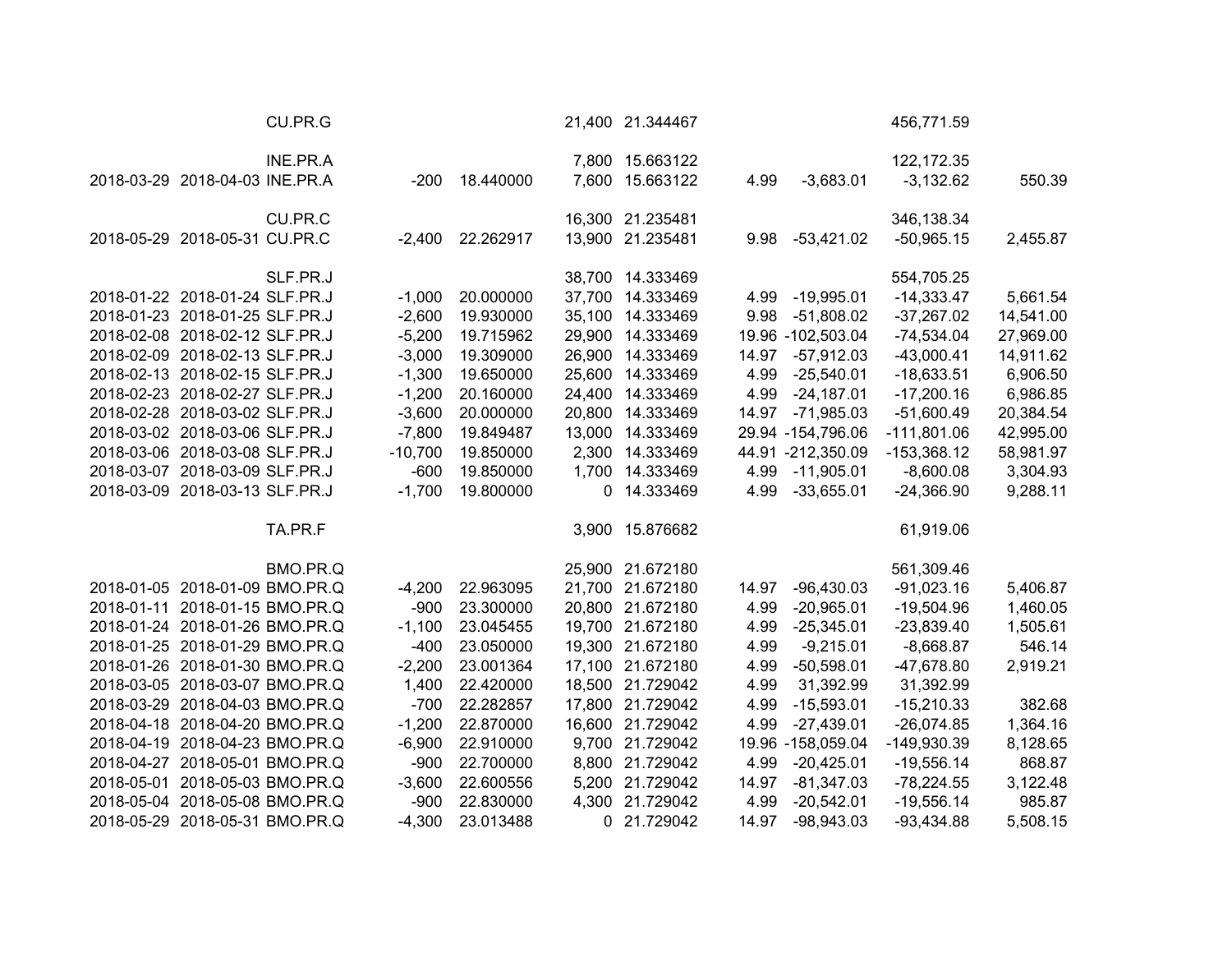|                                | CPX.PR.E |          |           |        | 2,400 21.549996  |      |              | 51,719.99    |          |
|--------------------------------|----------|----------|-----------|--------|------------------|------|--------------|--------------|----------|
| 2018-01-02 2018-01-04 CPX.PR.E |          | $-2,400$ | 21.516667 | 0      | 21.549996        | 4.99 | $-51,635.01$ | $-51,719.99$ | $-84.98$ |
|                                | AZP.PR.C |          |           |        | 2,700 12.181844  |      |              | 32,890.98    |          |
|                                | BAM.PR.T |          |           |        | 26,000 20.967491 |      |              | 545, 154. 77 |          |
| 2018-01-25 2018-01-29 BAM.PR.T |          | $-1,200$ | 21.655000 |        | 24,800 20.967491 | 4.99 | $-25,981.01$ | $-25,160.99$ | 820.02   |
| 2018-01-29 2018-01-31 BAM.PR.T |          | $-1,500$ | 21.831333 | 23,300 | 20.967491        | 4.99 | $-32,742.01$ | $-31,451.24$ | 1,290.77 |
| 2018-01-30 2018-02-01 BAM.PR.T |          | $-1,400$ | 21.880000 | 21,900 | 20.967491        | 4.99 | $-30,627.01$ | $-29,354.49$ | 1,272.52 |
| 2018-02-05 2018-02-09 BAM.PR.T |          | $-1,200$ | 21.688333 | 20,700 | 20.967491        | 4.99 | $-26,021.01$ | $-25,160.99$ | 860.02   |
| 2018-02-21 2018-02-23 BAM.PR.T |          | $-1,200$ | 21.470000 | 19,500 | 20.967491        | 4.99 | $-25,759.01$ | $-25,160.99$ | 598.02   |
| 2018-02-23 2018-02-27 BAM.PR.T |          | $-300$   | 21.460000 | 19,200 | 20.967491        | 4.99 | $-6,433.01$  | $-6,290.25$  | 142.76   |
| 2018-03-01 2018-03-05 BAM.PR.T |          | $-200$   | 21.620000 | 19,000 | 20.967491        | 4.99 | $-4,319.01$  | $-4,193.50$  | 125.51   |
| 2018-03-02 2018-03-06 BAM.PR.T |          | $-1,200$ | 21.830000 |        | 17,800 20.967491 | 4.99 | $-26,191.01$ | $-25,160.99$ | 1,030.02 |
| 2018-03-06 2018-03-08 BAM.PR.T |          | $-500$   | 21.610000 | 17,300 | 20.967491        | 4.99 | $-10,800.01$ | $-10,483.75$ | 316.26   |
| 2018-03-14 2018-03-16 BAM.PR.T |          | $-800$   | 21.530000 |        | 16,500 20.967491 | 4.99 | $-17,219.01$ | $-16,773.99$ | 445.02   |
| 2018-03-15 2018-03-19 BAM.PR.T |          | $-2,400$ | 21.386250 |        | 14,100 20.967491 | 4.99 | $-51,322.01$ | $-50,321.98$ | 1,000.03 |
| 2018-05-23 2018-05-25 BAM.PR.T |          | $-1,200$ | 21.201667 |        | 12,900 20.967491 | 4.99 | $-25,437.01$ | $-25,160.99$ | 276.02   |
|                                | TRP.PR.B |          |           |        | 100 14.439900    |      |              | 1,443.99     |          |
|                                | EIT.PR.A |          |           |        | 25,500 25.515048 |      |              | 650,633.72   |          |
| 2018-01-26 2018-01-30 EIT.PR.A |          | 2,000    | 25.590500 |        | 27,500 25.520717 | 4.99 | 51,185.99    | 51,185.99    |          |
|                                | TRP.PR.C |          |           | 38,900 | 17.186343        |      |              | 668,548.74   |          |
| 2018-03-07 2018-03-09 TRP.PR.C |          | $-1,000$ | 17.851000 | 37,900 | 17.186343        | 4.99 | $-17,846.01$ | $-17,186.34$ | 659.67   |
| 2018-03-08 2018-03-12 TRP.PR.C |          | 2,300    | 17.890000 | 40,200 | 17.226726        | 4.99 | 41,151.99    | 41,151.99    |          |
|                                | BPO.PR.N |          |           |        | 3,200 21.128119  |      |              | 67,609.98    |          |
| 2018-01-10 2018-01-12 BPO.PR.N |          | 1,300    | 21.450000 |        | 4,500 21.222216  | 4.99 | 27,889.99    | 27,889.99    |          |
| 2018-01-22 2018-01-25 BPO.PR.N |          | $-1,200$ | 21.410000 |        | 3,300 21.222216  | 4.99 | $-25,687.01$ | $-25,466.66$ | 220.35   |
| 2018-02-07 2018-02-09 BPO.PR.N |          | $-1,600$ | 21.350000 | 1,700  | 21.222216        | 4.99 | $-34,155.01$ | $-33,955.55$ | 199.46   |
| 2018-03-02 2018-03-06 BPO.PR.N |          | $-300$   | 22.420000 | 1,400  | 21.222216        | 4.99 | $-6,721.01$  | $-6,366.66$  | 354.35   |
| 2018-03-06 2018-03-08 BPO.PR.N |          | $-1,000$ | 22.260000 | 400    | 21.222216        | 4.99 | $-22,255.01$ | $-21,222.22$ | 1,032.79 |
| 2018-03-07 2018-03-09 BPO.PR.N |          | $-400$   | 22.120000 | 0      | 21.222216        | 4.99 | $-8,843.01$  | $-8,488.89$  | 354.12   |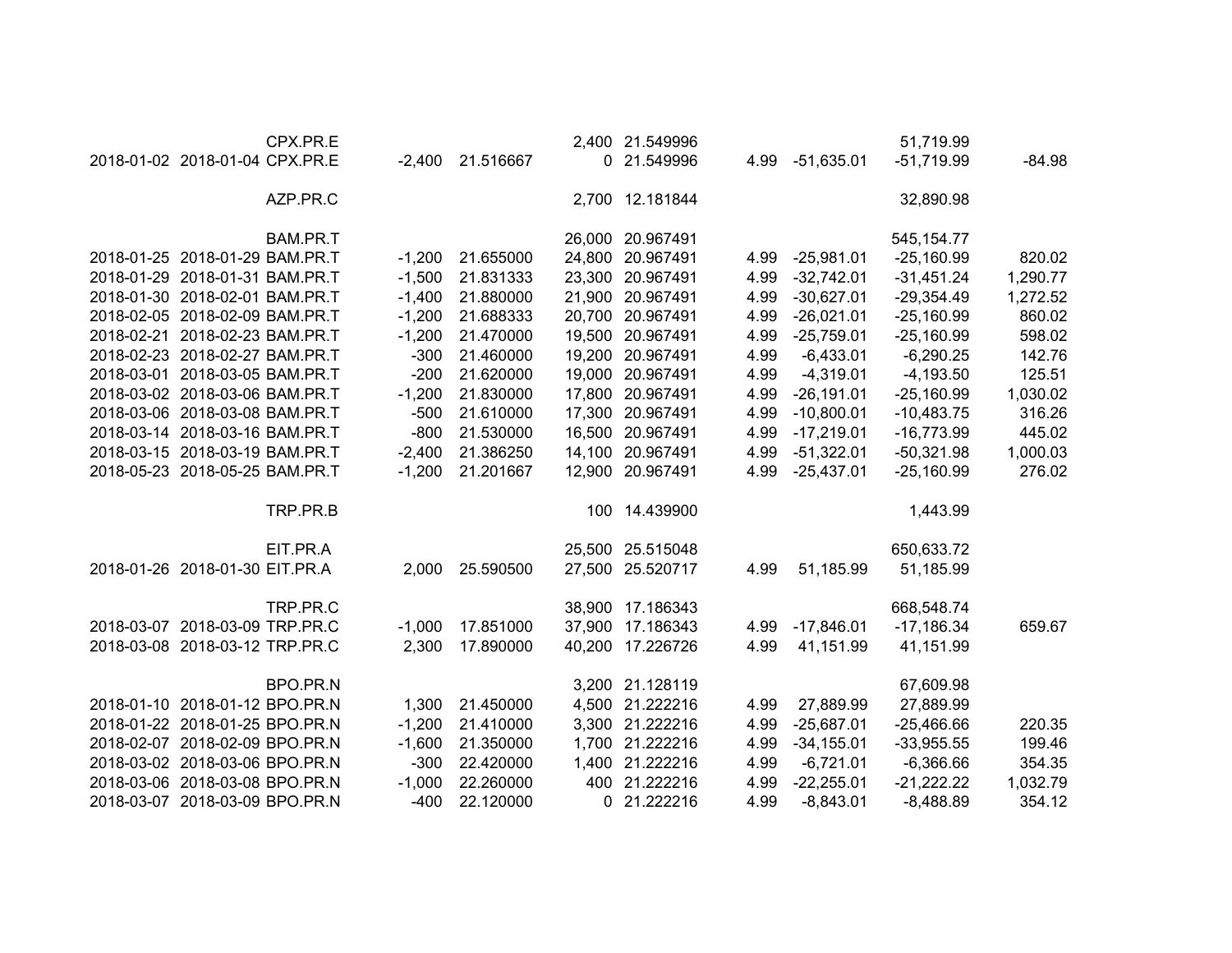|                                | FFH.PR.I |          |           |          | 3,700 21.116751  |       |                   | 78,131.98     |           |
|--------------------------------|----------|----------|-----------|----------|------------------|-------|-------------------|---------------|-----------|
| 2018-01-12 2018-01-16 FFH.PR.I |          | $-1,400$ | 21.642857 |          | 2,300 21.116751  | 4.99  | $-30,295.01$      | $-29,563.45$  | 731.56    |
| 2018-01-18 2018-01-22 FFH.PR.I |          | $-300$   | 21.966667 |          | 2,000 21.116751  | 4.99  | $-6,585.01$       | $-6,335.03$   | 249.98    |
| 2018-01-23 2018-01-25 FFH.PR.I |          | $-2,000$ | 21.750000 |          | 0 21.116751      | 4.99  | $-43,495.01$      | $-42,233.50$  | 1,261.51  |
|                                |          |          |           |          |                  |       |                   |               |           |
|                                | BAM.PR.X |          |           |          | 10,700 17.655510 |       |                   | 188,913.96    |           |
| 2018-01-25 2018-01-29 BAM.PR.X |          | 1,500    | 18.485333 | 12,200   | 17.757946        | 4.99  | 27,732.99         | 27,732.99     |           |
| 2018-01-29 2018-01-31 BAM.PR.X |          | 1,000    | 18.500000 |          | 13,200 17.814541 | 4.99  | 18,504.99         | 18,504.99     |           |
| 2018-01-30 2018-02-01 BAM.PR.X |          | 2,500    | 18.584400 |          | 15,700 17.937448 | 4.99  | 46,465.99         | 46,465.99     |           |
| 2018-02-05 2018-02-07 BAM.PR.X |          | 1,400    | 18.395357 |          | 17,100 17.975229 | 4.99  | 25,758.49         | 25,758.49     |           |
| 2018-02-16 2018-02-20 BAM.PR.X |          | $-2,800$ | 18.277143 | 14,300   | 17.975229        | 9.98  | $-51,166.02$      | $-50,330.64$  | 835.38    |
| 2018-02-22 2018-02-26 BAM.PR.X |          | $-1,400$ | 18.410000 | 12,900   | 17.975229        | 4.99  | $-25,769.01$      | $-25,165.32$  | 603.69    |
| 2018-02-23 2018-02-27 BAM.PR.X |          | $-3,400$ | 18.333235 | 9,500    | 17.975229        | 14.97 | $-62,318.03$      | $-61, 115.78$ | 1,202.25  |
| 2018-03-02 2018-03-06 BAM.PR.X |          | $-7,600$ | 18.530000 | 1,900    | 17.975229        |       | 24.95 -140,803.05 | $-136,611.74$ | 4,191.31  |
| 2018-03-07 2018-03-09 BAM.PR.X |          | $-1,900$ | 18.530000 |          | 0 17.975229      | 4.99  | $-35,202.01$      | $-34, 152.94$ | 1,049.07  |
|                                | DGS.PR.A |          |           | 5,800    | 10.094770        |       |                   | 58,549.67     |           |
| 2018-01-03 2018-01-05 DGS.PR.A |          | $-5,800$ | 10.150000 | $\Omega$ | 10.094770        | 4.99  | $-58,865.01$      | $-58,549.67$  | 315.34    |
| 2018-04-12 2018-04-16 DGS.PR.A |          | 5,000    | 10.100000 | 5,000    | 10.101996        | 9.98  | 50,509.98         | 50,509.98     |           |
| 2018-04-26 2018-04-30 DGS.PR.A |          | $-5,000$ | 10.160000 | 0        | 10.101996        | 9.98  | $-50,790.02$      | $-50,509.98$  | 280.04    |
|                                |          |          |           |          |                  |       |                   |               |           |
|                                | BPO.PR.P |          |           |          | 1,300 20.683069  |       |                   | 26,887.99     |           |
| 2018-01-10 2018-01-12 BPO.PR.P |          | $-1,300$ | 21.524615 |          | 0 20.683069      | 4.99  | $-27,977.01$      | $-26,887.99$  | 1,089.02  |
| 2018-01-11 2018-01-15 BPO.PR.P |          | 300      | 21.270000 |          | 300 21.286633    | 4.99  | 6,385.99          | 6,385.99      |           |
| 2018-01-18 2018-01-22 BPO.PR.P |          | $-300$   | 21.680000 |          | 0 21.286633      | 4.99  | $-6,499.01$       | $-6,385.99$   | 113.02    |
| 2018-01-22 2018-01-24 BPO.PR.P |          | 400      | 21.435000 |          | 400 21.447475    | 4.99  | 8,578.99          | 8,578.99      |           |
| 2018-01-24 2018-01-26 BPO.PR.P |          | $-400$   | 21.652500 |          | 0 21.447475      | 4.99  | $-8,656.01$       | $-8,578.99$   | 77.02     |
| 2018-02-09 2018-02-13 BPO.PR.P |          | 2,100    | 21.447619 |          | 2,100 21.449995  | 4.99  | 45,044.99         | 45,044.99     |           |
| 2018-03-05 2018-03-07 BPO.PR.P |          | $-1,400$ | 22.198570 |          | 700 21.449995    | 4.99  | $-31,073.01$      | $-30,029.99$  | 1,043.01  |
| 2018-03-08 2018-03-12 BPO.PR.P |          | $-700$   | 22.141429 |          | 0 21.449995      | 4.99  | $-15,494.01$      | $-15,015.00$  | 479.01    |
| 2018-05-17 2018-05-21 BPO.PR.P |          | 1,700    | 21.132353 |          | 1,700 21.135288  | 4.99  | 35,929.99         | 35,929.99     |           |
| 2018-05-23 2018-05-25 BPO.PR.P |          | 1,200    | 21.293333 |          | 2,900 21.202407  | 4.99  | 25,556.99         | 25,556.99     |           |
| 2018-05-28 2018-05-30 BPO.PR.P |          | 1,200    | 21.090000 | 4,100    | 21.170724        | 4.99  | 25,312.99         | 25,312.99     |           |
|                                |          |          |           |          |                  |       |                   |               |           |
|                                | ECN.PR.C |          |           |          | 3,400 23.688229  |       |                   | 80,539.98     |           |
| 2018-02-06 2018-02-08 ECN.PR.C |          | $-300$   | 23.300000 |          | 3,100 23.688229  | 4.99  | $-6,985.01$       | $-7,106.47$   | $-121.46$ |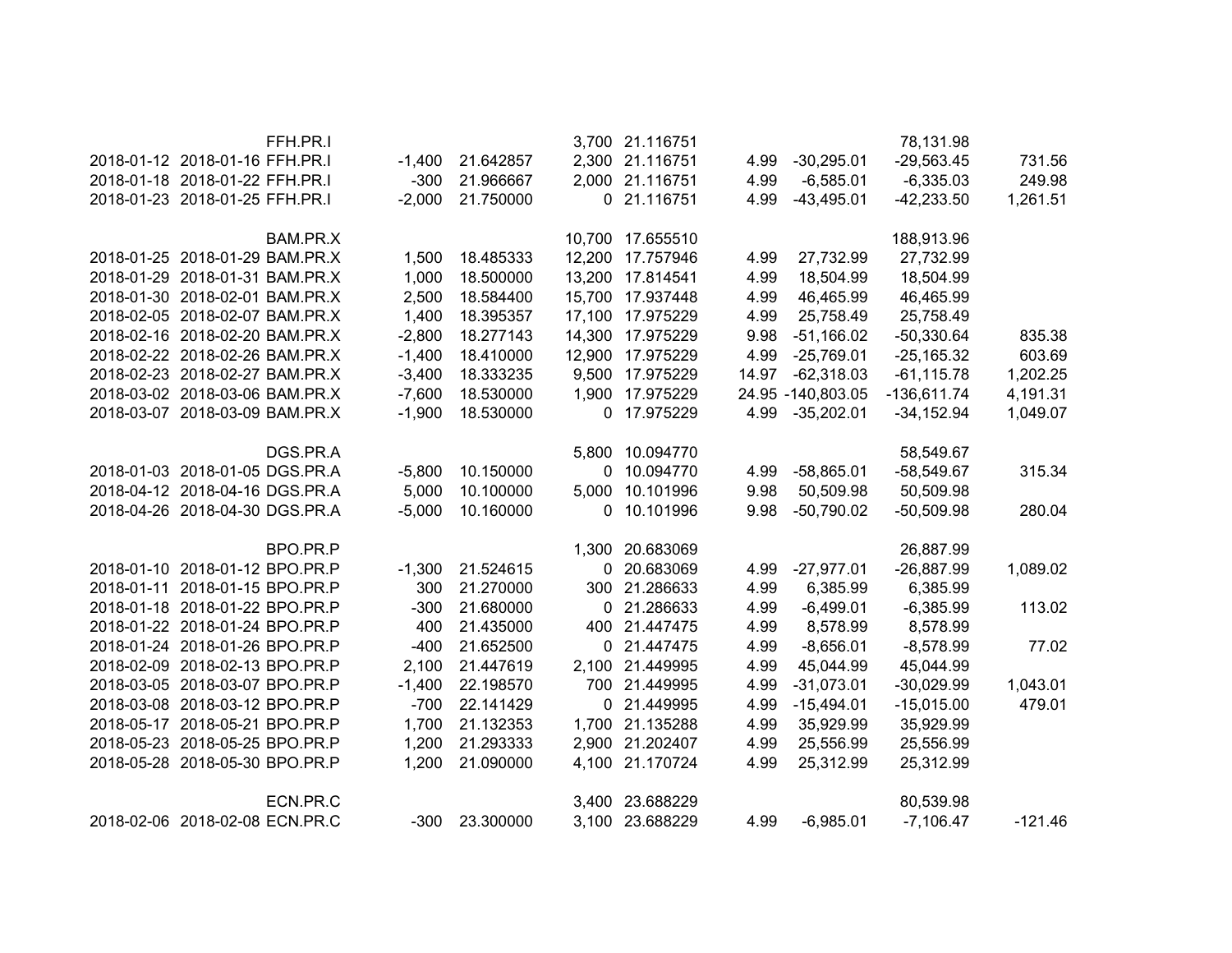| ENB.PR.B                       |          |           |       | 4,100 18.603651  |       |              | 76,274.97    |           |
|--------------------------------|----------|-----------|-------|------------------|-------|--------------|--------------|-----------|
| 2018-01-26 2018-01-30 ENB.PR.B | 1,300    | 19.150000 |       | 5,400 18.736104  | 4.99  | 24,899.99    | 24,899.99    |           |
|                                |          |           |       |                  |       |              |              |           |
| 2018-01-05 2018-01-09 SJR.PR.A | 4,500    | 17.765111 |       | 4,500 17.767329  | 9.98  | 79,952.98    | 79,952.98    |           |
| 2018-03-07 2018-03-09 SJR.PR.A | $-1,500$ | 18.710000 |       | 3,000 17.767329  | 4.99  | $-28,060.01$ | $-26,650.99$ | 1,409.02  |
| 2018-03-08 2018-03-12 SJR.PR.A | $-3,000$ | 18.740000 | 0     | 17.767329        | 9.98  | $-56,210.02$ | $-53,301.99$ | 2,908.03  |
| 2018-04-23 2018-04-25 SJR.PR.A | 4,400    | 18.200000 | 4,400 | 18.202268        | 9.98  | 80,089.98    | 80,089.98    |           |
|                                |          |           |       |                  |       |              |              |           |
| 2018-01-12 2018-01-16 FFH.PR.G | 1,500    | 20.450000 |       | 1,500 20.453327  | 4.99  | 30,679.99    | 30,679.99    |           |
| 2018-01-18 2018-01-22 FFH.PR.G | 100      | 20.620000 |       | 1,600 20.466863  | 4.99  | 2,066.99     | 2,066.99     |           |
| 2018-01-19 2018-01-23 FFH.PR.G | 1,200    | 20.550000 |       | 2,800 20.504275  | 4.99  | 24,664.99    | 24,664.99    |           |
| 2018-01-22 2018-01-24 FFH.PR.G | 700      | 20.600000 |       | 3,500 20.524846  | 4.99  | 14,424.99    | 14,424.99    |           |
| 2018-01-23 2018-01-25 FFH.PR.G | 2,100    | 20.598571 | 5,600 | 20.553384        | 4.99  | 43,261.99    | 43,261.99    |           |
| 2018-02-09 2018-02-13 FFH.PR.G | $-2,100$ | 20.850000 |       | 3,500 20.553384  | 4.99  | $-43,780.01$ | $-43,162.11$ | 617.90    |
| 2018-02-22 2018-02-26 FFH.PR.G | $-100$   | 20.880000 |       | 3,400 20.553384  | 4.99  | $-2,083.01$  | $-2,055.34$  | 27.67     |
| 2018-03-13 2018-03-15 FFH.PR.G | $-3,400$ | 20.849706 |       | 0 20.553384      | 9.98  | $-70,879.02$ | $-69,881.50$ | 997.52    |
| 2018-03-14 2018-03-18 FFH.PR.G | 1,200    | 20.668333 |       | 1,200 20.672491  | 4.99  | 24,806.99    | 24,806.99    |           |
| 2018-03-15 2018-03-19 FFH.PR.G | $-400$   | 20.750000 |       | 800 20.672491    | 4.99  | $-8,295.01$  | $-8,269.00$  | 26.01     |
| 2018-03-19 2018-03-21 FFH.PR.G | 3,200    | 20.540937 | 4,000 | 20.569743        | 9.98  | 65,740.98    | 65,740.98    |           |
| 2018-05-17 2018-05-21 FFH.PR.G | $-2,500$ | 21.300400 | 1,500 | 20.569743        | 9.98  | $-53,241.02$ | $-51,424.36$ | 1,816.66  |
| 2018-05-18 2018-05-22 FFH.PR.G | $-200$   | 21.300000 |       | 1,300 20.569743  | 4.99  | $-4,255.01$  | $-4,113.95$  | 141.06    |
| 2018-05-29 2018-05-31 FFH.PR.G | 2,600    | 20.841538 |       | 3,900 20.753499  | 9.98  | 54,197.98    | 54,197.98    |           |
|                                |          |           |       |                  |       |              |              |           |
| 2018-01-22 2018-01-24 SLF.PR.D | 1,200    | 21.820000 |       | 1,200 21.824158  | 4.99  | 26,188.99    | 26,188.99    |           |
| 2018-01-23 2018-01-25 SLF.PR.D | 2,400    | 21.858750 |       | 3,600 21.849992  | 9.98  | 52,470.98    | 52,470.98    |           |
| 2018-02-08 2018-02-12 SLF.PR.D | 4,800    | 21.587500 |       | 8,400 21.702373  | 19.96 | 103,639.96   | 103,639.96   |           |
| 2018-02-09 2018-02-13 SLF.PR.D | 2,400    | 21.440417 |       | 10,800 21.645084 | 9.98  | 51,466.98    | 51,466.98    |           |
| 2018-02-13 2018-02-15 SLF.PR.D | 1,100    | 21.420000 |       | 11,900 21.624698 | 4.99  | 23,566.99    | 23,566.99    |           |
| 2018-02-23 2018-02-27 SLF.PR.D | 1,200    | 21.450000 |       | 13,100 21.609076 | 4.99  | 25,744.99    | 25,744.99    |           |
| 2018-02-28 2018-03-02 SLF.PR.D | 3,300    | 21.257273 |       | 16,400 21.538895 | 9.98  | 70,158.98    | 70,158.98    |           |
| 2018-03-02 2018-03-06 SLF.PR.D | 7,300    | 21.017808 |       | 23,700 21.379654 | 29.94 | 153,459.94   | 153,459.94   |           |
| 2018-03-06 2018-03-08 SLF.PR.D | 9,600    | 21.169375 |       | 33,300 21.320232 | 39.92 | 203,265.92   | 203,265.92   |           |
|                                |          |           |       |                  |       |              |              |           |
| 2018-01-22 2018-01-24 DFN.PR.A | 4,800    | 10.165938 |       | 4,800 10.166978  | 4.99  | 48,801.49    | 48,801.49    |           |
| 2018-02-07 2018-02-09 DFN.PR.A | $-4,800$ | 10.087917 | 0     | 10.166978        | 4.99  | $-48,417.01$ | $-48,801.49$ | $-384.48$ |
| 2018-04-20 2018-04-24 DFN.PR.A | 5,200    | 10.177500 | 5,200 | 10.179419        | 9.98  | 52,932.98    | 52,932.98    |           |